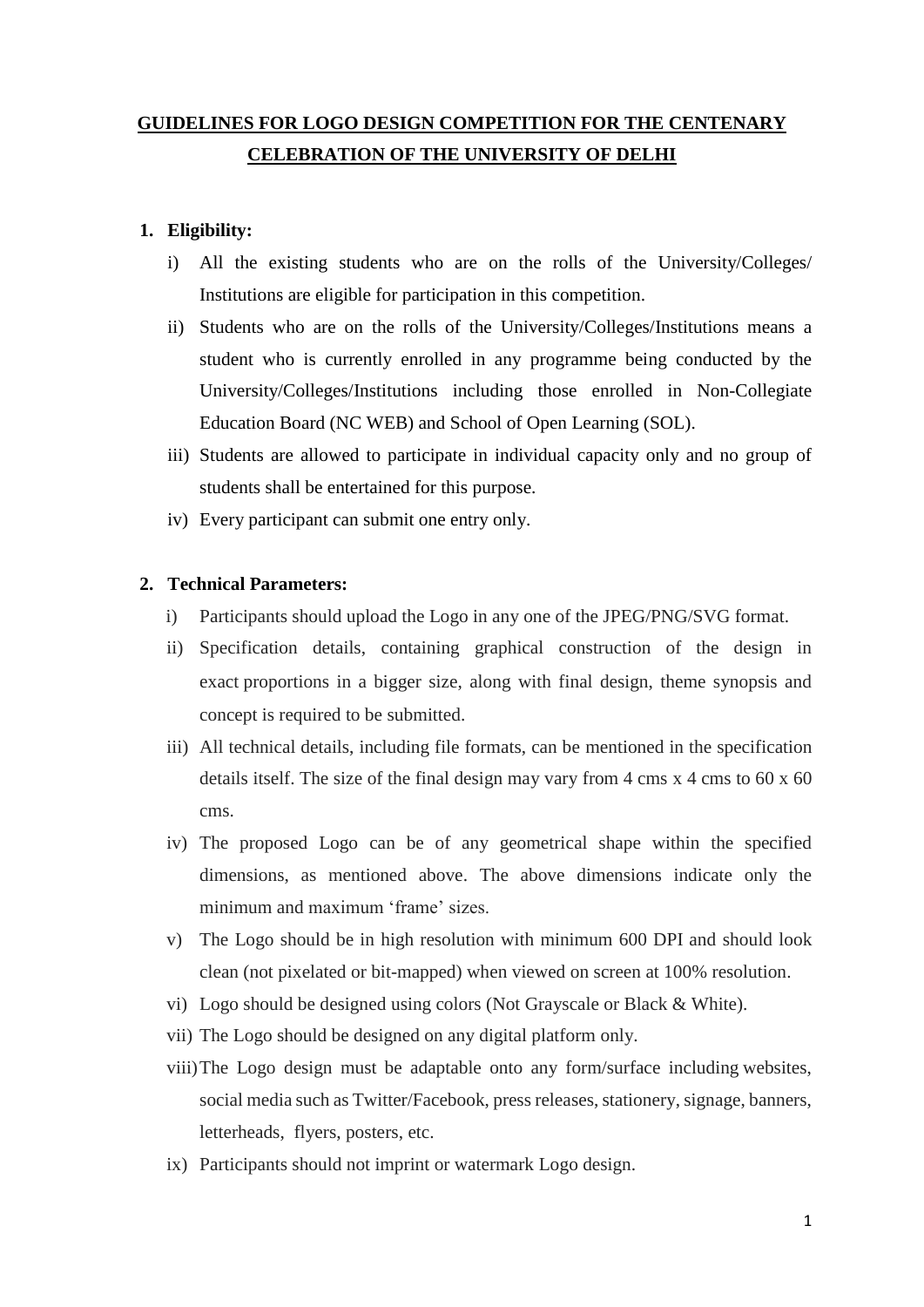- x) Every entry must be accompanied by a brief write-up/ explanation in maximum 100 words. This write-up has to be uploaded along with the proposed Logo. The write-up should elaborate the concept behind the Logo, which should be symbolic of the essence of the event.
- xi) During the course of evaluation, contest organizers may ask participants to resubmit their entry in different size(s)/ format(s) etc., depending upon requirement.
- xii) Participants must keep the native/editable/ open file format also ready as it shall be required to be submitted later for the winning entry.

#### **3. Intellectual Property Rights:**

- i) The design of the Logo must be an original work of creation, free from plagiarism or copyright violation of any kind.
- ii) The participant shall be solely responsible for any copyright violation or infringement of Intellectual Copyrights in making the Logo.
- iii) University of Delhi shall not bear any responsibility in this regard and participant shall indemnify the University of Delhi from any liability arising out of such violations, if any.
- iv) The Logo must not contain any provocative, objectionable or inappropriate content.
- v) All entries are governed by the provisions of Logos and Names (Prevention of Improper Use) Act, 1950 and any violation of the said Act will result in disqualification.
- vi) All entries will remain as the intellectual property of University of Delhi and are not returnable. The copyright of the Logo, so submitted, shall rest with the University. The University of Delhi shall have the right to use, reproduce, modify, publish, license and/or otherwise deal with the Logo submitted in course of this competition.
- vii) The Logo must be original and should not violate any provision of the Indian Copyright Act, 1957.
- viii) The University of Delhi reserves the unfettered right to modify the prize-winning Logo in any form.
- ix) The University of Delhi reserves the right to reject all the entries, if not found suitable.